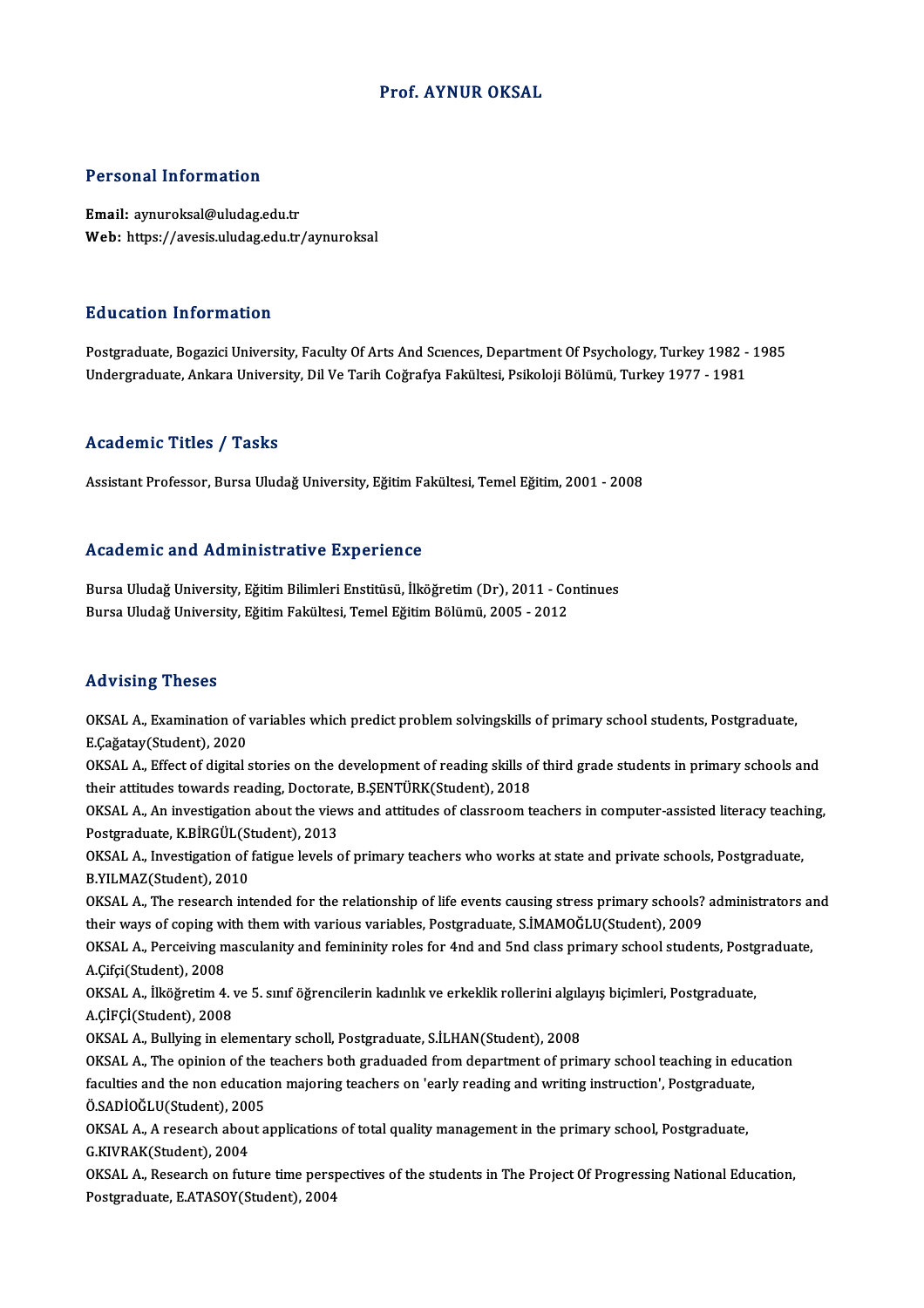### Articles Published in Journals That Entered SCI, SSCI and AHCI Indexes

rticles Published in Journals That Entered SCI, SSCI and AHCI Indexes<br>I. Problems, Expectations, and Suggestions of Elementary Teachers Regarding Inclusion<br>SADIOČLUÖ PUCINA Petu S. OKSALA SADIO T UDHOHOU III JOUTHULO THUC 2.<br>Problems, Expectations, and Suggesti<br>SADİOĞLU Ö., BİLGİN A., Batu S., OKSAL A.<br>KURAM VE UVCULAMADA ECITIM BU IML SADİOĞLU Ö., BİLGİN A., Batu S., OKSAL A.<br>KURAM VE UYGULAMADA EGITIM BILIMLERI, vol.13, no.3, pp.1760-1765, 2013 (Journal Indexed in SSCI)

### Articles Published in Other Journals

rticles Published in Other Journals<br>I. Fransa'daki Türkçe ve Türk Kültürü Dersine Yönelik Veli ve Öğrenci Görüşleri: Aveyron Bölgesi<br>Önneği Stes Tu<br>Fransa<br>Örneği<br>OKSAL

**Örneği**<br>OKSAL A., Güner F.

International Journal of Languages'xx Education, vol.1, pp.73-84, 2017 (Refereed Journals of Other Institutions)

### OKSAL A., Güner F.<br>International Journal of Languages'xx Education, vol.1, pp.73-84, 2017 (Refereed Journals of Other Institutions<br>II. ORTAOKUL ÖĞRENCİLERİNİN OKUL İKLİMİNE YÖNELİK ALGILARINI YORDAYAN DEĞİŞKENLERİN<br>İNC International Jo<mark>l</mark><br>ORTAOKUL ÖĞ<br>İNCELENMESİ<br>TAVSANLLÖ E ORTAOKUL ÖĞRENCİLERİNİN OKI<br>İNCELENMESİ<br>TAVŞANLI Ö. F. , BİRGÜL K., OKSAL A.<br>Turkich Studies vol 11 no 9 nn 921 9

**İNCELENMESİ**<br>TAVŞANLI Ö. F. , BİRGÜL K., OKSAL A.<br>Turkish Studies, vol.11, no.9, pp.821-838, 2016 (Refereed Journals of Other Institutions)

TAVŞANLI Ö. F. , BİRGÜL K., OKSAL A.<br>Turkish Studies, vol.11, no.9, pp.821-838, 2016 (Refereed Journals of Other Institutions)<br>III. The Effects of Some Socio Demographic and Academic Characteristics of University Stude Turkish<br>The Effe<br>Control<br>KAVCUSI The Effects of Some Socio Demographic and Aca<br>Control<br>KAYGUSUZ C., ÇAMUR DUYAN G., OKSAL A., DUYAN V.<br>American International Journal of Social Science, yol 4

Control<br>KAYGUSUZ C., ÇAMUR DUYAN G., OKSAL A., DUYAN V.<br>American International Journal of Social Science, vol.4, no.5, pp.162-168, 2015 (Refereed Journals of Other<br>Institutions) KAYGUSUZ C<br>American Int<br>Institutions)<br>Urekul 3, v American International Journal of Social Science, vol.4, no.5, pp.162-168, 2015 (Representatively)<br>IV. İlkokul 3. ve 4. Sınıf Öğrencileri İçin Matematik Dersi Motivasyon Ölçeği<br>PALANTEVIN V. OVSAL A

Institutions)<br>IV. İlkokul 3. ve 4. Sınıf Öğrencileri İçin Matematik Dersi Motivasyon Ölçeği<br>BALANTEKİN Y., OKSAL A.

Cumhuriyet International Journal of Education, vol.3, no.2, pp.102-113, 2014 (Other Refereed National Journals)

### BALANTEKİN Y., OKSAL A.<br>Cumhuriyet International Journal of Education, vol.3, no.2, pp.102-113, 2014 (Other Refer<br>V. Fen öğrenimine yönelik motivasyon ölçeğinin geçerlilik ve güvenirlik çalışması<br>halantelin v. OKSAL A. Cumhuriyet Internation<br>Fen öğrenimine yöne<br>balantekin y., OKSAL A. Fen öğrenimine yönelik motivasyon ölçeğinin geçerlilik ve güvenirlik çalışması<br>balantekin y., OKSAL A.<br>cumhuriyet international journal of education, 2014 (Refereed Journals of Other Institutions)<br>The relationship between

### balantekin y., OKSAL A.<br>cumhuriyet international journal of education, 2014 (Refereed Journals of Other Institutions)<br>VI. The relationship between bullying involvement and self concept and school achievement of cumhuriyet international journal<br>The relationship between bul<br>elementary school in Turkey<br>OKSAL A KARTAL H PUCINA The relationship between bu<br>elementary school in Turkey<br>OKSAL A., KARTAL H., BİLGİN A.<br>Asia Basifis Jeurnal of Bessarsh

OKSAL A., KARTAL H., BİLGİN A.<br>Asia Pasific Journal of Research, vol.1, no.14, pp.72-78, 2014 (Refereed Journals of Other Institutions)

### OKSAL A., KARTAL H., BİLGİN A.<br>Asia Pasific Journal of Research, vol.1, no.14, pp.72-78, 2014 (Refereed Journals of Other Institutions)<br>VII. The effects of the project Be My Hope on Disadvantaged Children s School Burnout Asia Pasific Journal of Research, vol.1, no.14, pp.72-78, 2014 (Refereed<br>The effects of the project Be My Hope on Disadvantaged Childr<br>ONUR SEZER G., SADİOĞLU Ö., BİLGİN A., OKSAL A., ÇAĞLAR ÖZTEKE H.<br>Journal of US China E ONUR SEZER G., SADİOĞLU Ö., BİLGİN A., OKSAL A., ÇAĞLAR ÖZTEKE H.<br>Journal of US-China Education Rewiew B, vol.4, no.2, pp.131-135, 2014 (Refereed Journals of Other Institutions) ONUR SEZER G., SADİOĞLU Ö., BİLGİN A., OKSAL A., ÇAĞLAR ÖZTEKE H.<br>Journal of US-China Education Rewiew B, vol.4, no.2, pp.131-135, 2014 (Refereed Journals of Other Institu<br>VIII. LİSE SON SINIF ÖĞRENCİLERİNİN GELECEK ZA

### Journal of US-China Edu<br>LİSE SON SINIF ÖĞRE<br>OKSAL A., SADİOĞLU Ö.<br>NWSA: Education Scion LİSE SON SINIF ÖĞRENCİLERİNİN GELECEK ZAMAN PERSPEKTİFLERİ ÜZERİ<br>OKSAL A., SADİOĞLU Ö.<br>NWSA: Education Sciences, vol.4, no.1, 2014 (Refereed Journals of Other Institutions)<br>THE RELATIONSHIR RETWEEN RIILLYNC INVOLVEMENT AND

- OKSAL A., SADİOĞLU Ö.<br>IX. THE RELATIONSHIP BETWEEN BULLYING INVOLVEMENT AND THE SELF CONCEPT AND SCHOOL<br>ACHIEVEMENT OF ELEMENTARY SCHOOL CHILDREN IN TURKEY NWSA: Education Sciences, vol.4, no.1, 2014 (Refereed Journals of Other 1<br>THE RELATIONSHIP BETWEEN BULLYING INVOLVEMENT AND TH<br>ACHIEVEMENT OF ELEMENTARY SCHOOL CHILDREN IN TURKEY<br>OVSAL A -KAPTAL H- PU CIN A THE RELATIONSHIP BETWEE<br>ACHIEVEMENT OF ELEMENT<br>OKSAL A., KARTAL H., BİLGİN A. ACHIEVEMENT OF ELEMENTARY SCHOOL CHILDREN IN TURKEY<br>OKSAL A., KARTAL H., BİLGİN A.<br>Asia PAsific Journal of Research, 2014 (Refereed Journals of Other Institutions)<br>Evamining Praspeative Primary Sabaal Teaghar's Educations OKSAL A., KARTAL H., BİLGİN A.<br>Asia PAsific Journal of Research, 2014 (Refereed Journals of Other In<br>X. Examining Prospective Primary School Teacher's Educations<br>AKBARA DAČ S. OKSAL A
- Asia PAsific Journal of Rese<br>**Examining Prospective**<br>AKBABA DAĞ S., OKSAL A.<br>Trakva Üniversitesi Eğitim Examining Prospective Primary School Teacher's Educations<br>AKBABA DAĞ S., OKSAL A.<br>Trakya Üniversitesi Eğitim Fakültesi Dergisi, vol.6, pp.635, 2013 (Refereed Journals of Other Institutions)<br>Student Teachers' Clabal Perspec AKBABA DAĞ S., OKSAL A.<br>Trakya Üniversitesi Eğitim Fakültesi Dergisi, vol.6, pp.635, 2013 (Refereed Journals of Other Institutions)<br>XI. Student Teachers' Global Perspectives and Attitudes Towards Cultural Diversity: Th
- Trakya Üniversitesi Eğitim Fakültesi Dergisi, vol.6, pp.635, 2013 (Refereed Journa<br>Student Teachers' Global Perspectives and Attitudes Towards Cultural<br>University Procedia Social and Behavioral Sciences 597-601 93 2013<br>O University Procedia - Social and Behavioral Sciences 597-601 93 2013<br>OKSAL A., YILDIZ EKİNM.T. University Procedia - Social and Behavioral Sciences 597-601 93 2013<br>OKSAL A., YILDIZ EKİN M. T.<br>Procedia - Social and Behavioral Sciences, vol.93, pp.597-601, 2013 (Refereed Journals of Other Institutions)<br>Analysis of att

OKSAL A., YILDIZ EKİN M. T.<br>Procedia - Social and Behavioral Sciences, vol.93, pp.597-601, 2013 (Refereed Journals of Other Institutions<br>XII. Analysis of attitudes of preschool prospective teachers towards teaching profess Procedia - Social and Behavioral Sciences, vol.<br>Analysis of attitudes of preschool prosp<br>professional self esteem Kutahya sample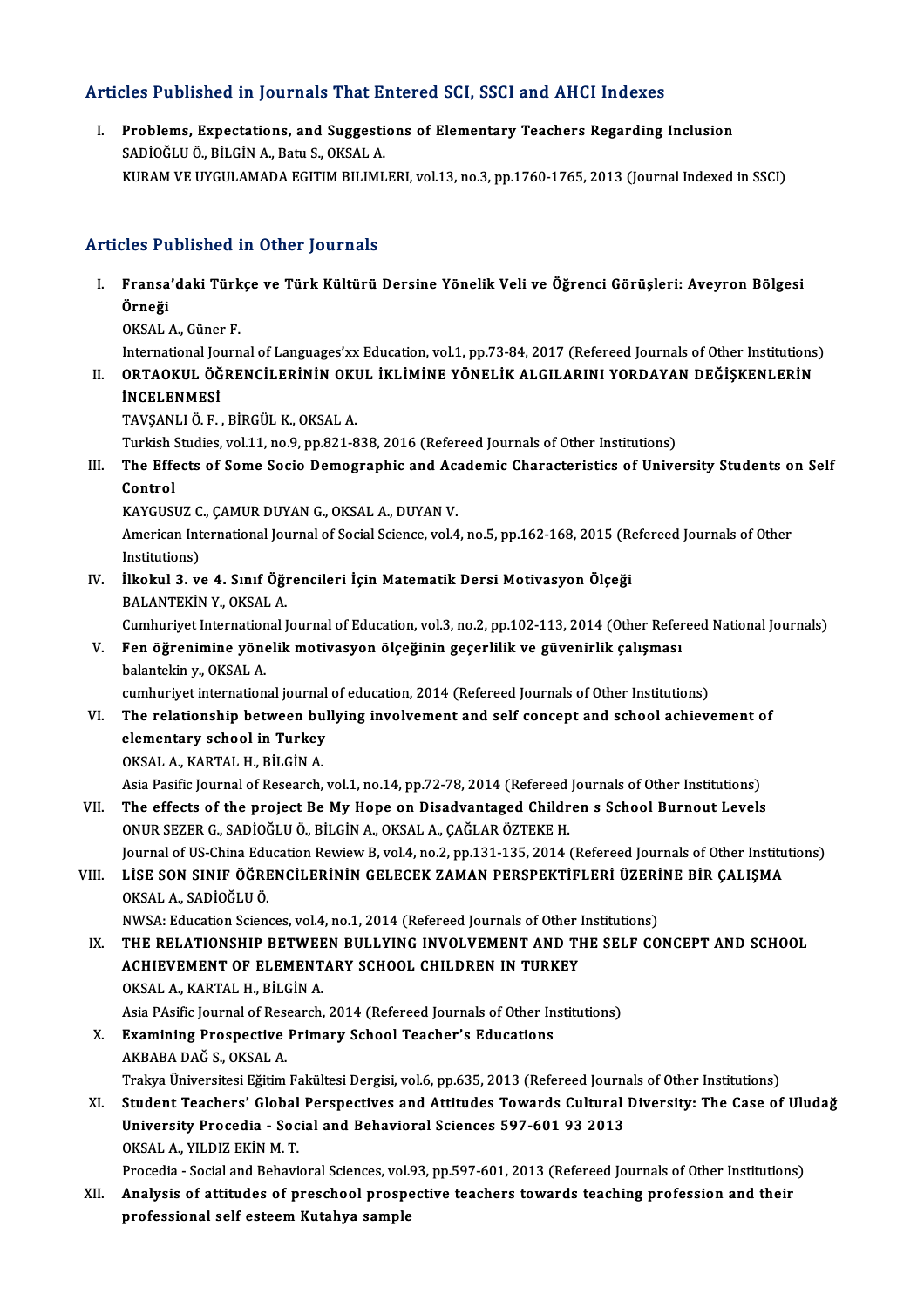BARTAN M., OKSAL A., SEVİ L.

Ozean Journal of Social Sciences, vol.6, no.2, pp.35-42, 2013 (Refereed Journals of Other Institutions)

BARTAN M., OKSAL A., SEVİ L.<br>Ozean Journal of Social Sciences, vol.6, no.2, pp.35-42, 2013 (Refereed Journals of Other Institutions)<br>XIII. Student Teachers Global Perspectives and Attitudes Towards Cultural Diversity T Ozean Journ<br>Student Te<br>University<br>O<sup>VSALA VI</sub></sup> Student Teachers Global<br>University<br>OKSAL A., YILDIZ EKİN M. T.<br>Prosodia...Sosial and Bohavi University<br>OKSAL A., YILDIZ EKİN M. T.<br>Procedia - Social and Behavioral Sciences, vol.93, pp.597-601, 2013 (Refereed Journals of Other Institutions)

OKSAL A., YILDIZ EKİN M. T.<br>Procedia - Social and Behavioral Sciences, vol.93, pp.597-601, 2013 (Refereed Journals of Other Institution<br>XIV. SBS ye Hazırlanan Öğrencilerin Sınav ve Matematik Kaygılarının Bazı Değişkenl Procedia - Soo<br>SBS ye Hazır<br>İncelenmesi<br>OKSAL A DIII SBS ye Hazırlanan Öğrencil<br>İncelenmesi<br>OKSAL A., DURMAZ B., AKIN A.<br>CUMHURİVET INTERNATIONAL İncelenmesi<br>OKSAL A., DURMAZ B., AKIN A.<br>CUMHURİYET INTERNATIONAL JOURNAL OF EDUCATION, 2013 (Refereed Journals of Other Institutions)<br>Flamentary School Teacher Persentions of School Counselor Effectiveness Prosedia - Sosi

- OKSAL A., DURMAZ B., AKIN A.<br>CUMHURIYET INTERNATIONAL JOURNAL OF EDUCATION, 2013 (Refereed Journals of Other Institutions)<br>XV. Elementary School Teacher Perceptions of School Counselor Effectiveness Procedia Social and<br>R CUMHURİYET INTERNATIONAL JOURNAL OF E<br>Elementary School Teacher Perceptions<br>Behavioral Sciences 1917-1921 47 2012<br>VU DIZ EVİN M.T. OKSAL A Elementary School Teache<br>Behavioral Sciences 1917<br>YILDIZ EKİN M.T., OKSAL A.<br>Presedia Sesial and Behavior Behavioral Sciences 1917-1921 47 2012<br>YILDIZ EKİN M. T. , OKSAL A.<br>Procedia-Social and Behavioral Sciences, vol.47, pp.1917-1921, 2012 (Refereed Journals of Other Institutions)<br>Elementary School Teacher Bersentions of Scho YILDIZ EKİN M. T. , OKSAL A.<br>Procedia-Social and Behavioral Sciences, vol.47, pp.1917-1921, 2012 (Refereed Journ<br>XVI. Elementary School Teacher Perceptions of School Counselor Effectiveness<br>XVI. Elementary School Teacher P
- Procedia-Social and Behavior<br>Elementary School Teach<br>YILDIZ EKİN M.T. , OKSAL A.<br>Social and Behavioral Science Elementary School Teacher Perceptions of School Counselor Effectiveness<br>YILDIZ EKİN M. T. , OKSAL A.<br>Social and Behavioral Sciences, 2012 (Refereed Journals of Other Institutions)
- XVII. Sınıf Öğretmenliğinden Mezun Olan Öğretmenlerle Başka Alanlardan Mezun Olan Sınıf Social and Behavioral Sciences, 2012 (Refereed Journals of Other Institutions)<br>Sınıf Öğretmenliğinden Mezun Olan Öğretmenlerle Başka Alanlardan Mezun Olan Sınıf<br>Öğretmenlerinin İlkokuma Yazma Öğretiminde Yaşadıkları Güçlük Sınıf Öğretmenliğinde<br>Öğretmenlerinin İlko<br>SADİOĞLU Ö., OKSAL A.<br>İlköğretimenline e dera Öğretmenlerinin İlkokuma Yazma Öğretiminde Yaşadıkları Güçlüklerin Karşılaştırılma<br>SADİOĞLU Ö., OKSAL A.<br>İlköğretimonline e-dergi, vol.7, no.7, pp.814-822, 2008 (Refereed Journals of Other Institutions)<br>Markari Enistemelej

İlköğretimonline e-dergi, vol.7, no.7, pp.814-822, 2008 (Refereed Journals of Other Institutions)

SADİOĞLU Ö., OKSAL A.<br>İlköğretimonline e-dergi, vol.7, no.7, pp.814-822, 2008 (Refereed Journals of Other Institutions)<br>XVIII. Merkezi Epistemolojik İnanclar Olceğinin Gelistirilmesi Gecerlik ve Guvenirlik Calısması<br>OKSAL

Uludağ Universitesi Eğitim Fakultesi Dergisi, pp.371-381, 2006 (Refereed Journals of Other Institutions)

### Books&Book Chapters

- I. Keeping Youth Safe from Cyberbullying ID & DOON Onaptoru<br>Keeping Youth Safe from Cyberbullying<br>Dixon D., Roman A., Kelemen G., Dughi T., Demeter E., Maier R., BALTACI GÖKTALAY Ş., KARTAL H., BİLGİN A., OKSAL A., et al.<br>Beta Basım Yayım Dağıtım A.Ş., İstanbul, 2019 Dixon D., Roman A., Kelemen G., Dughi T., Dem<br>OKSAL A., et al.<br>Beta Basım Yayım Dağıtım A.Ş., İstanbul, 2019<br>GELİSİM BSİKOLOJİSİ OKSAL A., et al.<br>Beta Basım Yayım Dağıtı<br>II. GELİŞİM PSİKOLOJİSİ<br>OKSAL A
- Beta Bası<br>GELİŞİM<br>OKSAL A.<br>in: ABABI GELİŞİM PSİKOLOJİSİ<br>OKSAL A.<br>in: ARABULUCULUK, ZEYYAT SABUNCUOĞLU, Editor, AKTÜEL YAYINLARI, Bursa, pp.207-228, 2016<br>Elamantary, Sabasl Tasabar Parsantiana of Sabasl Caunaslar Effectivaneas Prasadia OKSAL A.<br>In: ARABULUCULUK, ZEYYAT SABUNCUOĞLU, Editor, AKTÜEL YAYINLARI, Bursa, pp.207-228, 2<br>III. Elementary School Teacher Perceptions of School Counselor Effectiveness Procedia<br>VILDIZ EVIN M.T. OKSAL A

### in: ARABULUCULUK, ZEYYAT<br>Elementary School Teach<br>YILDIZ EKİN M. T. , OKSAL A.<br>in: The Science and Education III. Elementary School Teacher Perceptions of School Counselor Effectiveness Procedia<br>YILDIZ EKİN M. T. , OKSAL A.<br>in: The Science and Education at the Beginning of the 21st Century in Turkey Sofia /Bulgaria 353-365 2013,

YILDIZ EKİN M. T. , OKSAL A.<br>in: The Science and Education at the Beginning of the 21st Century in Turkey Sofia /Bulgaria 353-365 2013, Pro<br>Dr. Recep Efe, Prof. Dr. Ordenbek Mazbaev, Assoc. Prof. Dr. Zdravka Kostova, Assoc in: The Science and Education at the Beginning of the 21st Century in Turkey Sofia /Bulgaria 353-365 2013, Prof<br>Dr. Recep Efe, Prof. Dr. Ordenbek Mazbaev, Assoc. Prof. Dr. Zdravka Kostova, Assoc. Proø. Dr. Veda® Ça®ışkan,<br> Dr. Recep Efe, Prof. Dr. Ordenbek Mazbaev, Assoc. Prof. Dr. Zdravka Kostova, Assoc. Pro⊠. Dr. Ve<br>Assoc. Prof. Dr. Rıza Sam, Assoc. Prof. Dr. Neslihan Sam, Assist. Prof. Dr. Mehmet Bayartan, Assoc.<br>Atasoy, Editor, St. KLIME Assoc. Prof. Dr. Rıza Sam, Assoc. Prof. Dr. Nesl<br>Atasoy, Editor, St. KLIMENT OHRIDSKI UNIVEI<br>IV. Ergenlikdönemindekiruhsaldegisiklikler. Atasoy, Eq<br>Ergenlik<br>OKSAL A.<br>in: Cincel<sup>g</sup>

Ergenlikdönemindekiruhsaldegisiklikler.<br>OKSAL A.<br>in: CinselSaglikBilgileriEgitimiÖgretmen El Kitabi, Fincancioglu N, Bulut A, Editor, ElmaBilgisayarBasim-Yayim, OKSAL A.<br>in: CinselSaglikBilgileriEg<br>İstanbul, pp.49-53, 2008<br>Intersenerational Pley in: CinselSaglikBilgileriEgitimiÖgretmen El Kitabi, Fincancioglu N, Bulut A, Edito<br>Istanbul, pp.49-53, 2008<br>V. Intergenerational Play: A bridge between adult and children culture<br>OVSAL A

## İstanbul, pp.49-53, 2008<br>V. Intergenerational Play: A bridge between adult and children culture<br>OKSAL A.

Intergenerational Play: A bridge between adult and children culture<br>OKSAL A.<br>in: Türkiye de Çocuk Oyunları Araştırmalar, Bekir Onur, Editor, Ankara Üniversitesi Çocuk Kültürü Araştırma ve OKSAL A.<br>in: Türkiye de Çocuk Oyunları Araştırmalar, Be<br>Uygulama Merkezi Yayınları, pp.191-192, 2004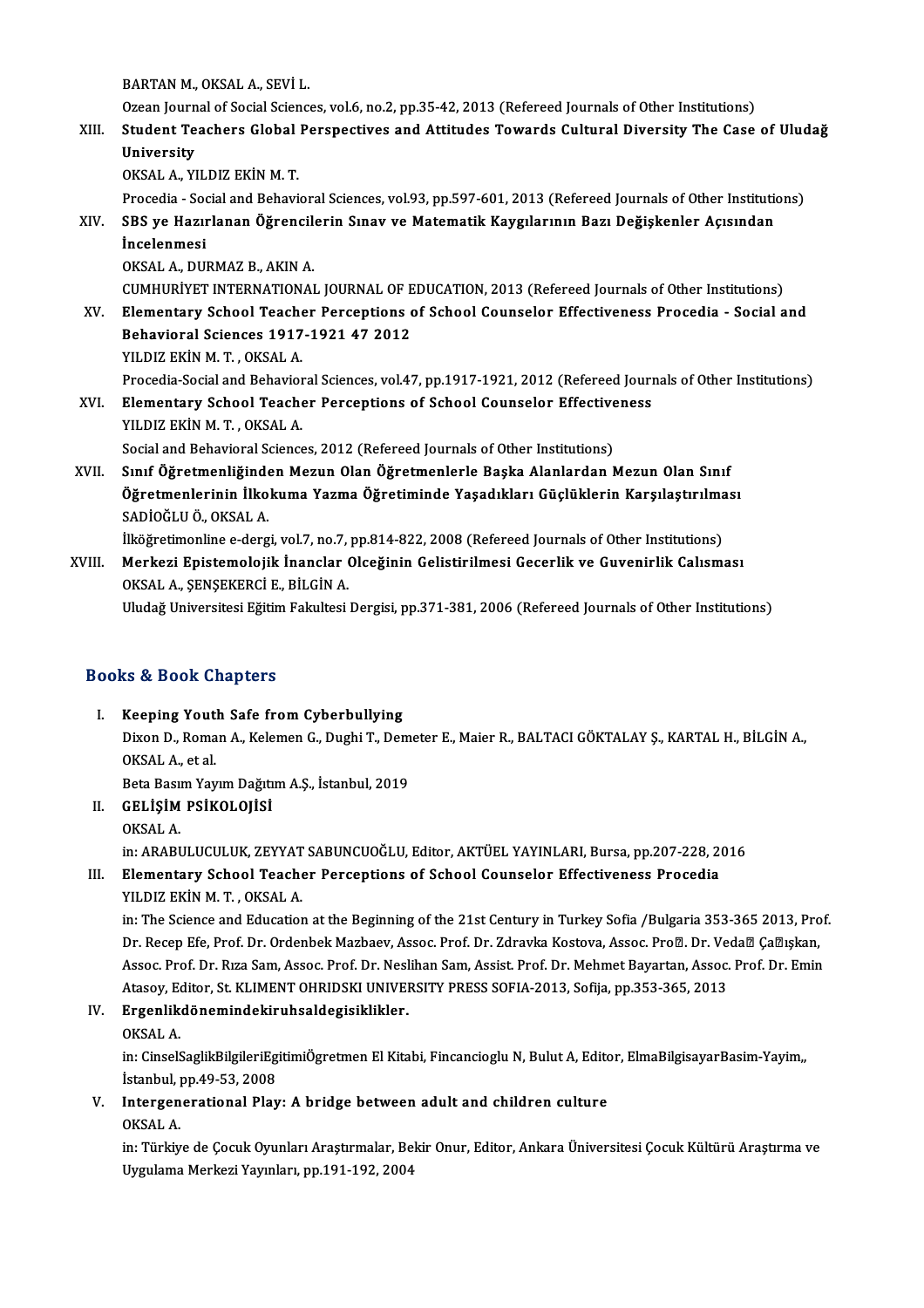# Refereed Congress / Symposium Publications in Proceedings<br>Refereed Congress / Symposium Publications in Proceedings

| Refereed Congress / Symposium Publications in Proceedings |                                                                                                                          |
|-----------------------------------------------------------|--------------------------------------------------------------------------------------------------------------------------|
| I.                                                        | The Voice of the European TeacherS                                                                                       |
|                                                           | ÖZEKE S., SUNGURTEKİN Ş., BİLGİN A., OKSAL A., BALTACI GÖKTALAY Ş.                                                       |
|                                                           | Uludağ Üniversitesi Bilgilendirme ve Ar-Ge Günleri, Turkey, 12 November 2013 - 13 November 2103                          |
| П.                                                        | İlkokul 4. Sınıf İnsan Hakları, Yurttaşlık ve Demokrasi Dersi Öğretim Materyallerinin Olumlu Sosyal                      |
|                                                           | Davranışlar Açısından İncelenmesi                                                                                        |
|                                                           | AYDIN Y, OKSAL A, SOYUÇOK M.                                                                                             |
|                                                           | 5. Uluslararası Eğitim Programları ve Öğretim Kongresi, Muğla, Turkey, 26 - 28 October 2017, pp.557-558                  |
| III.                                                      | Sınıf Öğretmeni Adaylarının Olumlu Sosyal Davranış EğilimlerininDeğerlendirilmesi                                        |
|                                                           | SOYUÇOK M., OKSAL A., AYDIN Y.                                                                                           |
|                                                           | 5. Uluslararası Eğitim Programları ve Öğretim, Muğla, Turkey, 26 - 28 October 2017, pp.4-5                               |
| IV.                                                       | SINIF ÖĞRETMENLERİNİN BİLGİSAYAR DESTEKLİ İLKOKUMA YAZMA ÖĞRETİMİNE İLİŞKİN                                              |
|                                                           | GÖRÜŞLERİNİN İNCELENMESİ                                                                                                 |
|                                                           | BİRGÜL K., OKSAL A.                                                                                                      |
|                                                           | USOS 2016, Muğla, Turkey, 11 - 14 May 2016                                                                               |
| V.                                                        | SINIF ÖĞRETMENLERİNİN İLKOKUMA YAZMA ÖĞRETİMİNDE BİLGİSAYAR KULLANMA İMKAN VE                                            |
|                                                           | <b>BECERILERI</b>                                                                                                        |
|                                                           | BİRGÜL K., OKSAL A.                                                                                                      |
|                                                           | USOS 2016, Muğla, Turkey, 11 - 14 May 2016                                                                               |
| VI.                                                       | The Effects of the Project "Be My Hope" On Disadvantaged Children's School Burnout Levels                                |
|                                                           | ONUR SEZER G., SADİOĞLU Ö., BİLGİN A., OKSAL A., ÇAĞLAR ÖZTEKE H.                                                        |
|                                                           | 4th World Conference on Learning, Teaching and Educational Leadership (WCLTA)., Barcelona, Spain, 27 - 29                |
|                                                           | October 2013, pp 89-90                                                                                                   |
| VII.                                                      | The effects of the project "Be My Hope" on Disadvantaged Children's Commitment to School and                             |
|                                                           | Dependence on Teacher Conditions.                                                                                        |
|                                                           | OKSAL A., SADİOĞLU Ö., BİLGİN A., ONUR SEZER G., ÇAĞLAR ÖZTEKE H.                                                        |
|                                                           | 4th World Conference on Learning, Teaching and Educational Leadership (WCLTA)., Barcelona, Spain, 27 - 29                |
|                                                           | October 2013, pp 90                                                                                                      |
| VIII.                                                     | Student Teachers' Global Perspectives and Attitudes Towards Cultural Diversity                                           |
|                                                           | OKSAL A , YILDIZ EKİN M. T.                                                                                              |
|                                                           | 3rd World Conference on Learning, Teaching and Educational Leadership (WCLTA-2012), Brüksel, Belgium, 25 -               |
|                                                           | 27 October 2012, vol 93, pp 597-601                                                                                      |
| IX.                                                       | Farklı Programlardaki Öğretmen Adaylarının Mesleki Benlik Saygı Düzeyleri İle Fen Bilimlerine                            |
|                                                           | Yönelik Tutumları Arasındaki İlişkinin Çeşitli Parametrelere Göre İncelenmesi                                            |
|                                                           | ÖZBUDAK KILIÇLI Z., OKSAL A.                                                                                             |
|                                                           | 11. Ulusal Sınıf Öğretmenliği Eğitimi Sempozyumu, France, 24 May 2012 - 26 January 2016                                  |
| Χ.                                                        | Student teachers' global perspectives and attitudes towards cultural diversity: The case of Uludag                       |
|                                                           | University                                                                                                               |
|                                                           | OKSAL A., YILDIZ EKİN M.T.                                                                                               |
|                                                           | 3rd World Conference on Learning, Teaching and Educational Leadership (WCLTA), Brussels, Belgium, 25 - 28                |
|                                                           | October 2012, vol.93, pp.597-601                                                                                         |
| XI.                                                       | Elementary School Teacher Perceptions of School Counselor Effectiveness. CY-ICER                                         |
|                                                           | YILDIZ EKİN M.T., OKSAL A.                                                                                               |
|                                                           | CY-ICER 2012 INTERNATIONAL CONFERENCE on EDUCATION and RESEARCH, Güzelyurt, Cyprus (Kktc), 9 - 12                        |
|                                                           | February 2012, vol.47, pp.1917-1921                                                                                      |
| XII.                                                      | Elementary school teacher perceptions of school counselor effectiveness                                                  |
|                                                           | YILDIZ EKİN M. T., OKSAL A.                                                                                              |
|                                                           | Cyprus International Conference on Educational Research (CY-ICER), CYPRUS, 8 - 11 February 2012, vol.47,<br>pp 1917-1921 |
| XIII.                                                     | Hollanda ya göç etmiş Türk ailelerin çocuklarına yönelik erken destek projesinin etkileri                                |
|                                                           |                                                                                                                          |